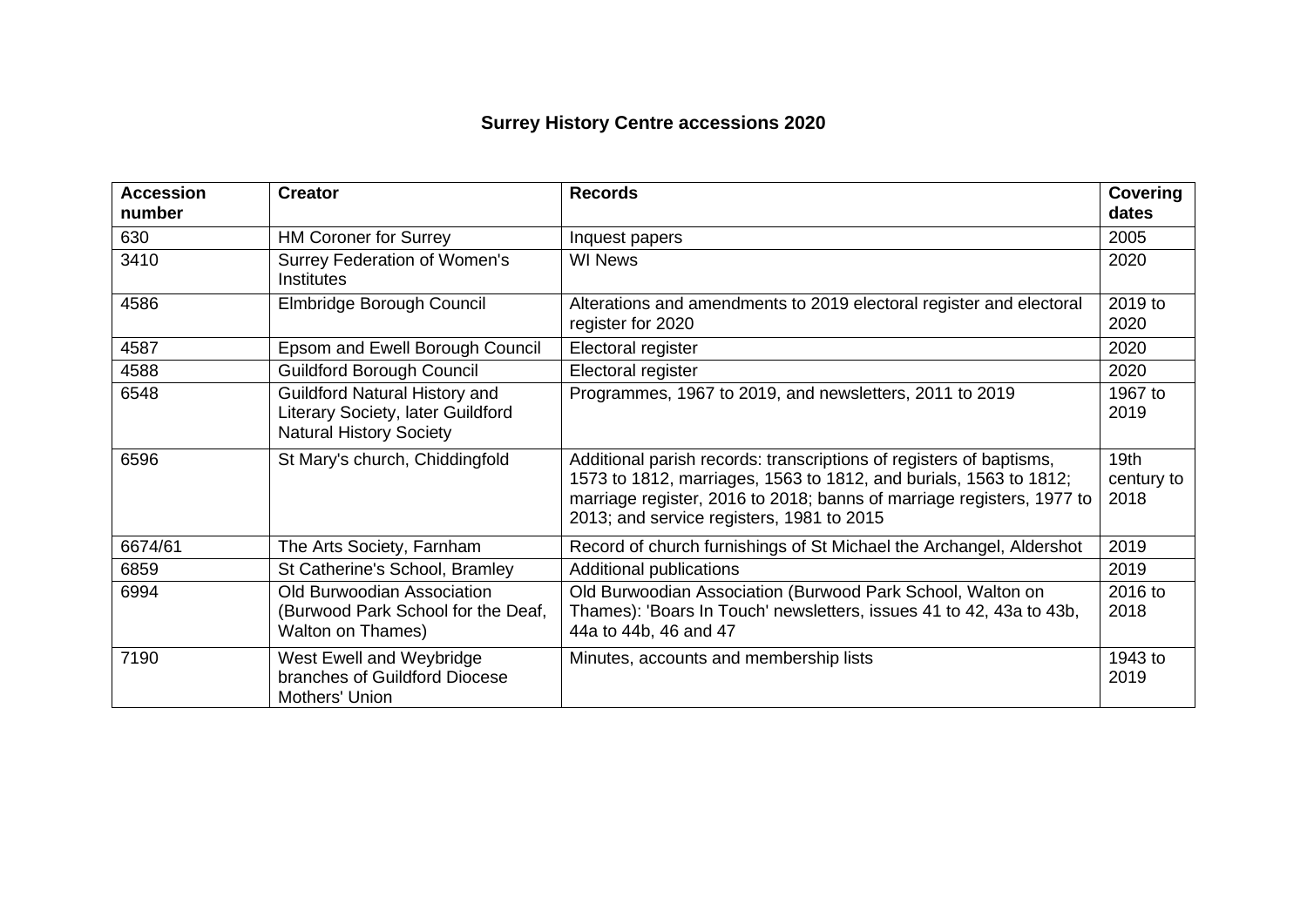| <b>Accession</b><br>number | <b>Creator</b>                                         | <b>Records</b>                                                                                                                                                                                                                                                                                                                                                                     | <b>Covering</b><br>dates |
|----------------------------|--------------------------------------------------------|------------------------------------------------------------------------------------------------------------------------------------------------------------------------------------------------------------------------------------------------------------------------------------------------------------------------------------------------------------------------------------|--------------------------|
| 7446                       | <b>Surrey County Football Association</b>              | Printed notices of Cup Competitions, 1931, 1939, 1950; research by<br>Ray Ward, former CEO, into Surrey-specific football, listing winners,<br>finalists and scores in Cup competitions, including a complete record<br>of Surrey Representative fixtures from 1867 and a complete record<br>of every fixture of every round of every season of the Surrey Senior<br>Cup from 1882 | 1931 to<br>2020          |
| 7459                       | Tony Birch of Nuneaton, Warks                          | DVD video 'Two Historic Houses: their owners, my father and me',<br>relating to William Birch, gardener of Woking and elsewhere:                                                                                                                                                                                                                                                   | 2020                     |
| 7528                       | <b>Reigate Choral Society</b>                          | Programme for annual concert                                                                                                                                                                                                                                                                                                                                                       | 1870                     |
| 7568                       | John Broadwood and Sons, piano<br>makers               | Letter from George Bernard Shaw concerning his piano tuning<br>arrangements                                                                                                                                                                                                                                                                                                        | 1948                     |
| 7610                       | <b>Bletchingley Women's Institute</b>                  | Certificate of merit, 1923, and handicraft exhibit, 1950                                                                                                                                                                                                                                                                                                                           | 1923 to<br>1950          |
| 7650                       | <b>Surrey Women's Institutes</b>                       | Additional records including record and minute books of branches at<br>Bagshot, Byfleet, Cobham, Fairlands (Guildford), Hambledon,<br>Hascombe, Horsell and West Byfleet                                                                                                                                                                                                           | 1919 to<br>2017          |
| 8102                       | <b>Farnham Grammar School</b>                          | The Farnhamian' magazine                                                                                                                                                                                                                                                                                                                                                           | Jan 2020                 |
| 8383                       | <b>Purley Methodist Circuit</b>                        | Circuit plans                                                                                                                                                                                                                                                                                                                                                                      | 2001 to<br>2018          |
| 8430                       | Box Hill Evening Women's Institute                     | Annual report, record of meetings and committee minutes                                                                                                                                                                                                                                                                                                                            | 2018                     |
| 8463                       | n/a                                                    | Byfleet Review' magazine, vol 6 no 66                                                                                                                                                                                                                                                                                                                                              | Feb 1939                 |
| 8599                       | St Mary's church, Ripley                               | Pew notices                                                                                                                                                                                                                                                                                                                                                                        | 2020                     |
| 8867                       | Dr David Taylor, MA, FSA, local<br>historian of Cobham | Research papers and correspondence relating to The Grange,<br>Byfleet Road, Cobham; leases of Cobham tithes, 1740 to 62;<br>Cobham Station signal box: photograph, nd [c.1905]                                                                                                                                                                                                     | $(1898)$ to<br>2000      |
| 8907                       | National Union of Teachers, Surrey<br><b>Division</b>  | Annual reports, 1989, 1991 to 2011, 2013 to 2014, 2016, 2018                                                                                                                                                                                                                                                                                                                       | 1989 to<br>2018          |
| 9061                       | n/a                                                    | Barnsthorns, Old Lane, Ockham: additional deeds and papers                                                                                                                                                                                                                                                                                                                         | 1920 to<br>1971          |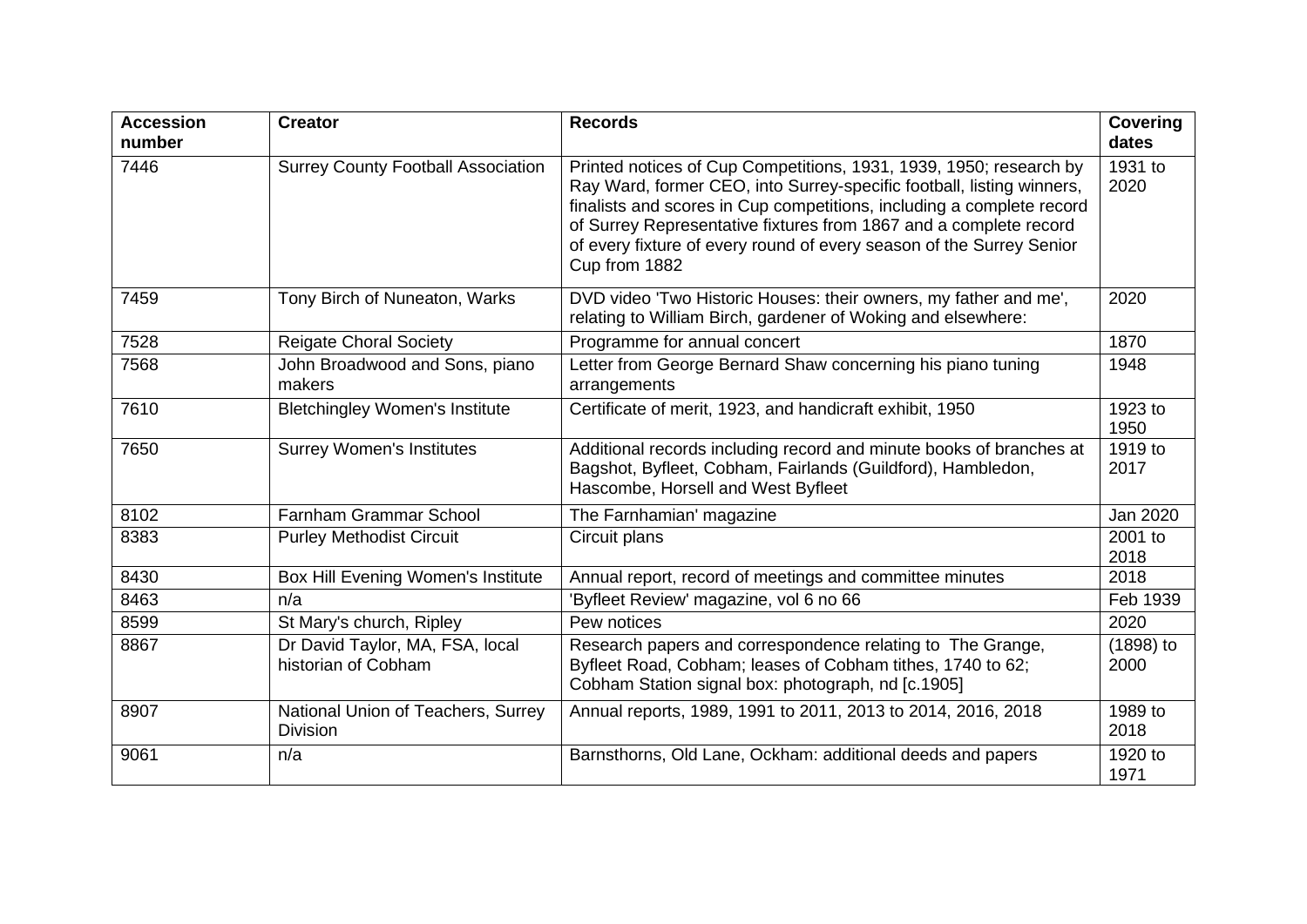| <b>Accession</b><br>number | <b>Creator</b>                                                                         | <b>Records</b>                                                                                                                                                                                                                                                      | <b>Covering</b><br>dates           |
|----------------------------|----------------------------------------------------------------------------------------|---------------------------------------------------------------------------------------------------------------------------------------------------------------------------------------------------------------------------------------------------------------------|------------------------------------|
| 9071                       | Chobham & District Angling Club                                                        | Additional records, including committee minutes, 2019, and annual<br>general meeting booklet, 2019 to 2020; papers relating to and<br>correspondence with other fishery and environmental organisations<br>and bodies                                               | 1977 to<br>2020                    |
| 9240                       | Outline (Surrey LGBT Helpline)                                                         | Additional records, comprising example responses to queries<br>received by Outline                                                                                                                                                                                  | late<br>1990s to<br>early<br>2000s |
| 9247                       | St Luke's church, Whyteleafe                                                           | Transcript of ashes and burial files and memorial garden and<br>churchyard ground plan diagrams, 2020. Digital files in Excel and<br>PDF format                                                                                                                     | 2020                               |
| 9317                       | Kingston Liberal Synagogue                                                             | Jewish Chronicle' article about the synagogue's support for the<br>community during Covid-19 Lockdown                                                                                                                                                               | May 2020                           |
| 9462                       | West End Old Folks Social Club                                                         | Additional records, including committee and annual general meeting<br>minutes, 2011 to 2016, 60th anniversary photograph album, 2015,<br>and other photographs, 2016 to 2017                                                                                        | 2011 to<br>2017                    |
| 9587                       | Stopes-Roe family of Mickleham<br>and Wallis family of Effingham                       | Additional records, comprising photographs of Givons Grove,<br>Mickleham, 1927, and postcards of Effingham, [?1930s]                                                                                                                                                | 1927 to<br>[1930s]                 |
| 9623                       | John Mott of Hersham                                                                   | Further items relating to family and local history, including relating to<br>Mr Mott's war service                                                                                                                                                                  | $(1941$ to<br>2006)                |
| 9627                       | <b>Senior Golfers' Society</b>                                                         | Additional records as listed on schedule provided by the depositor                                                                                                                                                                                                  | $\overline{1936}$ to<br>2019       |
| 9668                       | Ockenden International, formerly<br>the Ockenden Venture, Refugee<br>Charity of Woking | Correspondence relating to 'W.S.', former German DP Camp refugee<br>brought to Britain by the Ockenden Venture, 1969, and papers<br>relating to Latvian refugee Sarmite Ehrenpreiss Janovskis of<br>Northampton, 2019, one of first five refugees helped by charity | 1969                               |
| 9800                       | United Benefice of Godstone and<br>South Godstone and Blindley Heath                   | Additional parish magazines, 2004 to 2020 and 1951 to 2016                                                                                                                                                                                                          | 1951 to<br>2020                    |
| 9808                       | All Saints church, Warlingham                                                          | Record of exhibition commemorating the centenary of the stationing<br>in Warlingham of the 17th Battalion Royal Fusiliers                                                                                                                                           | 2014                               |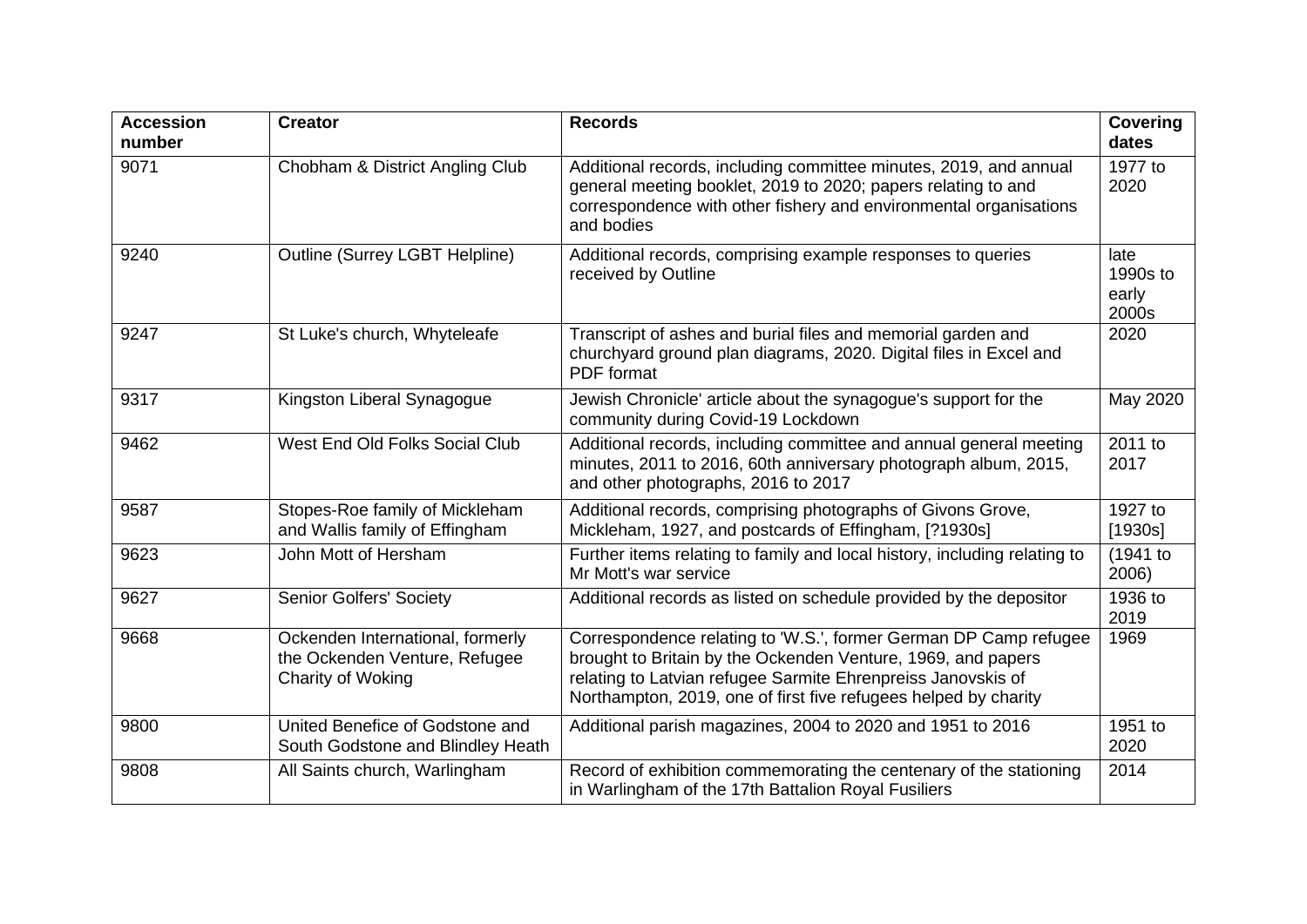| <b>Accession</b><br>number | <b>Creator</b>                                                                      | <b>Records</b>                                                                                                                                                                                                      | <b>Covering</b><br>dates     |
|----------------------------|-------------------------------------------------------------------------------------|---------------------------------------------------------------------------------------------------------------------------------------------------------------------------------------------------------------------|------------------------------|
| 9853                       | Abraham Cowley Unit, Botleys Park<br>Hospital, Chertsey                             | Microfiche Patient Master Index                                                                                                                                                                                     | 1987 to<br>1990              |
| 10035                      | St Peter's church, Petersham                                                        | Additional parish records comprising plans of church as listed on<br>schedule provided by the depositor                                                                                                             | 1949 to<br>2009              |
| 10101                      | Philip Gorton of Godalming, Captain<br>of Bells at St Nicholas' church,<br>Compton  | Additional material relating to augmentation of bells to a peal of 6,<br>comprising letter from Whitechapel Bell Foundry Ltd, 1984, and The<br>Ringing World, featuring article on the Compton bells, 1997          | 1984 to<br>1997              |
| 10102                      | Stanley Arthur Blay, Surrey fireman<br>and soldier in the Queen's Royal<br>Regiment | Scrapbook of photographs and papers relating to army reunions and<br>commemorative services                                                                                                                         | 2000s                        |
| 10128                      | n/a                                                                                 | Property in Egham, Guildford and Worplesdon: deeds and papers                                                                                                                                                       | 1738 to<br>1938              |
| 10129                      | Mrs CW Garton, amateur actress                                                      | Scrapbook of newspaper cuttings and play programmes, including by<br>the First Surrey Rifles Amateur Dramatic Club                                                                                                  | 1870 to<br>1878              |
| 10130                      | Cliff Webb of Crondall, Farnham,<br>local historian                                 | Collected papers and photographs relating to people and places in<br>Surrey                                                                                                                                         | 19th cent<br>to 20th<br>cent |
| 10131                      | Society of Friends (Quakers)<br>Meeting House, Dorking                              | Certificate of marriage of Clifford Williams and Mary Atikai Mansa<br>Engmann                                                                                                                                       | 2008                         |
| 10132                      | <b>Surrey County Football Association</b>                                           | Referee notebook and badge of Dr Clifford Williams                                                                                                                                                                  | 1973 to<br>1987              |
| 10133                      | Walter Spight, artist and book-<br>dealer of Guildford                              | Hand-drawn illustrations for Christmas cards of Guildford and<br>surrounding area                                                                                                                                   | 1970s to<br>1990s            |
| 10134                      | Wilfrid George Trotter (1928 to<br>1997) of West Byfleet                            | Research notes, photographs and papers on the history of St John's<br>Church, West Byfleet                                                                                                                          | Early<br>1990s               |
| 10135                      | Sir Francis Vincent of Stoke<br>D'Abernon                                           | Letter to William Bray                                                                                                                                                                                              | 1774                         |
| 10136                      | Mitcham County School for Girls                                                     | Magazines produced during World War II and article by former pupil<br>Florence Toft, nee Brown, relating to childhood pen friends including<br>Elly Lowinger, a Jewish Austrian girl rescued by the Kindertransport | 1940 to<br>late 20th<br>cent |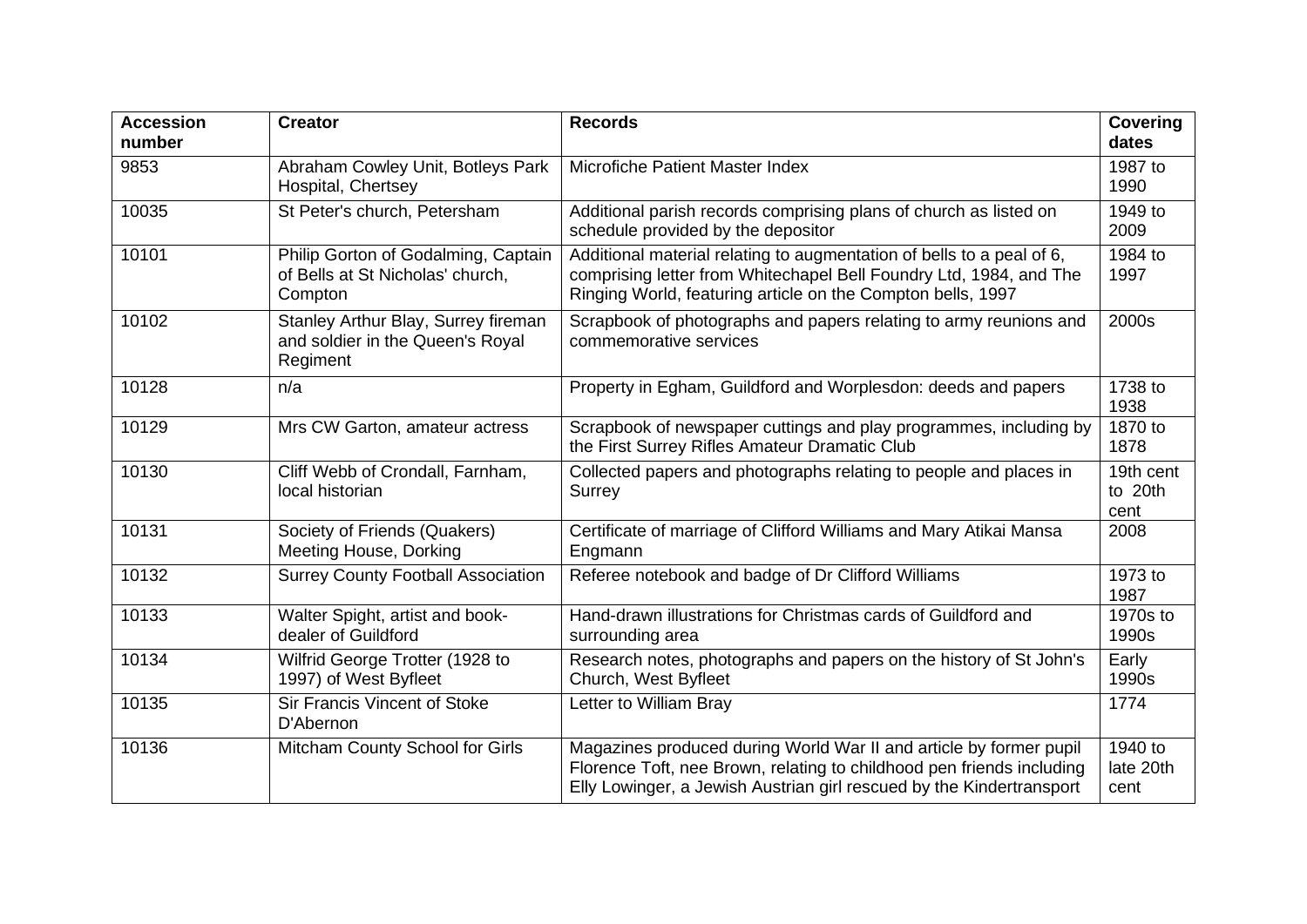| <b>Accession</b><br>number | <b>Creator</b>                                                                                      | <b>Records</b>                                                                                                                                                                          | Covering<br>dates  |
|----------------------------|-----------------------------------------------------------------------------------------------------|-----------------------------------------------------------------------------------------------------------------------------------------------------------------------------------------|--------------------|
| 10137                      | n/a                                                                                                 | Houses on Crutchfield Road, Walton on Thames: deeds                                                                                                                                     | 1897 to<br>1898    |
| 10138                      | Redhill Sinfonia, formerly Redhill<br>Society of Instrumentalists                                   | Records including minutes, financial accounts, concert programmes,<br>newspaper cuttings, correspondence and papers                                                                     | 1891 to<br>c.2010  |
| 10139                      | St Mary the Virgin church, Headley                                                                  | Additional parish records, including Vestry and Parochial Church<br>Council minutes, and papers relating to church fabric and property                                                  | 1815 to<br>2017    |
| 10140                      | The Arts Society, Croydon                                                                           | Record of Church Furnishings of St John the Evangelist church,<br>Shirley                                                                                                               | 2019               |
| 10141                      | David and Dorothy Davis of<br><b>Mytchett</b>                                                       | Collected Surrey theatre programmes, publications and ephemera                                                                                                                          | c.1950s<br>to 2010 |
| 10142                      | Robert Kee CBE (1919 to 2013),<br>broadcaster, journalist and author                                | Archive on miscarriages of justice, including the Guildford Four,<br>Maguire Seven, Birmingham Six, Armagh Four and Susan May                                                           | c.1974 to<br>2000  |
| 10143                      | Messrs F and G Mizen, Bonsey's<br>Farm, Horsell, and of Carshalton,<br>farmers and market gardeners | Papers                                                                                                                                                                                  | 1931 to<br>1955    |
| 10144                      | n/a                                                                                                 | Mapledrakes, near Ewhurst: quitclaim by Walter son of Eilwaker to<br>William de Mapeldrex of lands of Mapeldrex                                                                         | 13th cent          |
| 10145                      | Diocese of Guildford                                                                                | Papers relating to the redundant church of Long Cross Christ Church                                                                                                                     | 1974 to<br>2012    |
| 10146                      | Abbot's Hospital, Guildford                                                                         | Additional records including minutes of governors and committees,<br>1887 to 2012, accounts, 1836 to 2010, papers re estate and fabric,<br>1956 to 2018, papers re events, 1962 to 2012 | 1836 to<br>2018    |
| 10147                      | St Mary the Virgin church, East<br>Molesey                                                          | Additional parish records, including marriage registers, 1993 to 2015,<br>churchwardens' accounts, 1735 to 1805, vestry minutes, 1803 to<br>1832, and PCC minute book, 1949 to 1990     | 1735 to<br>2015    |
| 10149                      | Mr I Lewis                                                                                          | Aerial photographs of Ashead. Indexed                                                                                                                                                   | Oct 1977           |
| 10150                      | St John the Baptist Church,<br>Busbridge, and St Peter's church,<br>Hambledon                       | Additional records, comprising baptism, marriage, confirmation and<br>service registers and PCC minutes                                                                                 | 1912 to<br>2019    |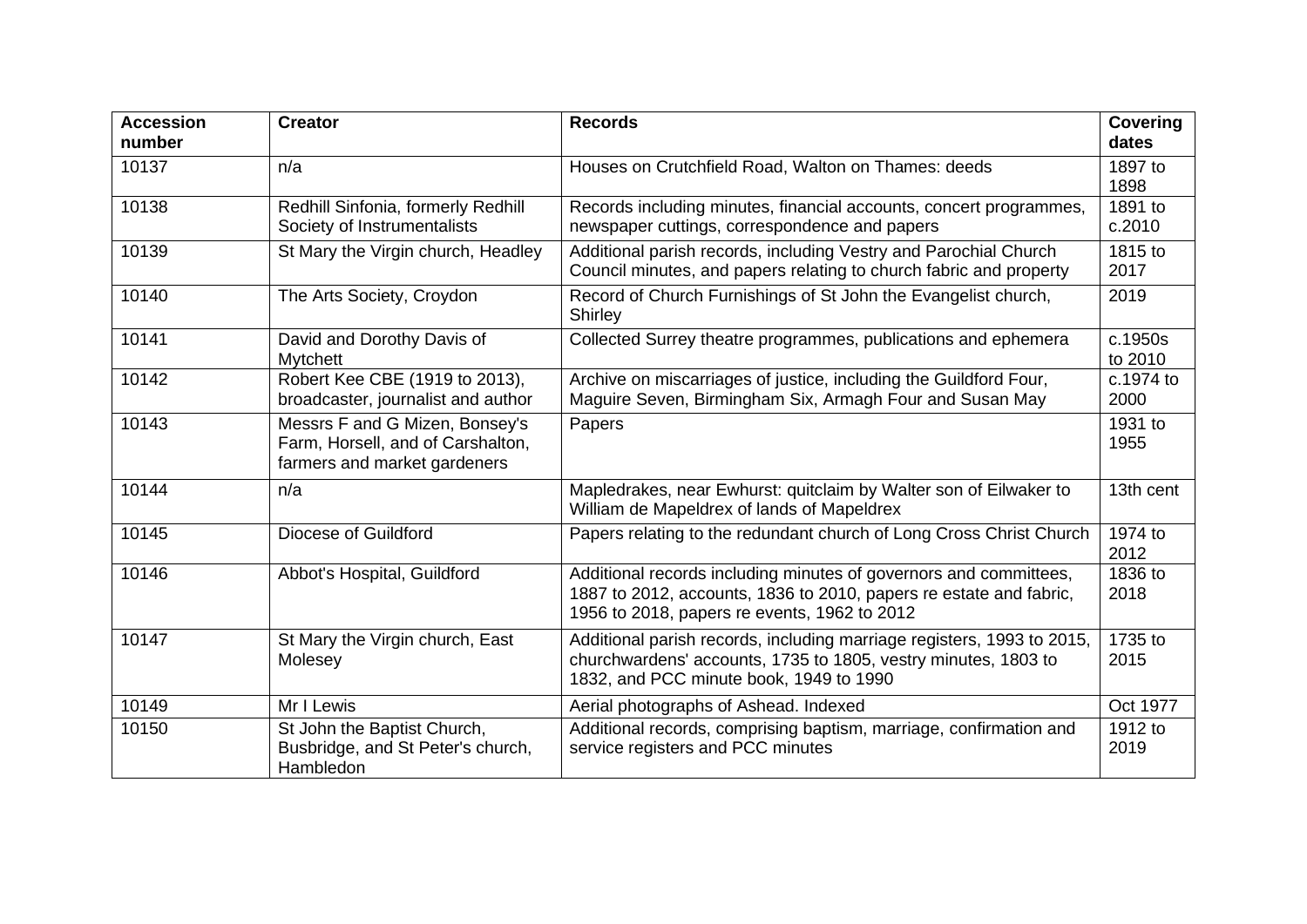| <b>Accession</b><br>number | <b>Creator</b>                                                                                                                              | <b>Records</b>                                                                                                                                                                                                                                     | <b>Covering</b><br>dates |
|----------------------------|---------------------------------------------------------------------------------------------------------------------------------------------|----------------------------------------------------------------------------------------------------------------------------------------------------------------------------------------------------------------------------------------------------|--------------------------|
| 10151                      | Sheila Smith                                                                                                                                | Papers relating to her grandfather Frank Boxall, painter, decorator<br>and trained woodworker of Claygate; and father Corporal Leslie<br>Edward Court (d.1944), 2nd Fife and Forfar Yeomanry, previously<br>manager of Ashtead Co-operative Stores | 1892 to<br>2004          |
| 10152                      | n/a                                                                                                                                         | Lammas House, Meadrow, Farncombe: deeds and papers                                                                                                                                                                                                 | 1852 to<br>1969          |
| 10153                      | St Peter and St Paul church,<br>Ewhurst                                                                                                     | Parish magazines (incomplete series)                                                                                                                                                                                                               | 1903 to<br>1970          |
| 10154                      | Yvonne Gabell, St Hugh's College,<br>University of Oxford                                                                                   | Dissertation, 'A Regional Description of South Central Surrey'                                                                                                                                                                                     | 1959                     |
| 10155                      | Domestic Buildings Research<br>Group                                                                                                        | Photographs of Binscombe Cottages, Binscombe Lane, Godalming                                                                                                                                                                                       | 1970s                    |
| 10156                      | <b>Ewhurst History Society</b>                                                                                                              | 35mm colour transparencies of Ewhurst Hill House Farm and other<br>properties in Ewhurst                                                                                                                                                           | 1990s                    |
| 10157                      | <b>Ewhurst History Society</b>                                                                                                              | Scrapbooks of newscuttings relating to Ewhurst, compiled by Brian<br>Johnson and Connie Watson                                                                                                                                                     | 1975 to<br>2014          |
| 10158                      | <b>Edward Francis Twining, Baron</b><br>Twining of Tanganyika and of<br>Godalming (1899 to 1967), British<br>diplomat and colonial governor | Grant of dignity of a Knight Grant Cross of Order of St Michael and<br>St George, 1 Jan 1953; and presentation case containing his letter<br>patent (with seal) and writ of summons to Parliament, on being<br>created a life peer, 18 Aug 1958    | 1953 to<br>1958          |
| 10159                      | Elias Kupfermann                                                                                                                            | Archaeological assessment report on Fernbank Farm, Bridge Lane,<br>Virginia Water                                                                                                                                                                  | Feb 2020                 |
| 10160                      | H Alexander                                                                                                                                 | Chromolithograph of Summer Road and the Swan Hotel, Thames<br><b>Ditton</b>                                                                                                                                                                        | 1924                     |
| 10161                      | Royal Oak Road, Woking                                                                                                                      | Glass negatives                                                                                                                                                                                                                                    | early 20th<br>cent       |
| 10162                      | Frith Hill Prisoner of War Camp,<br>Frimley                                                                                                 | Photographs                                                                                                                                                                                                                                        | [1914 to<br>1918]        |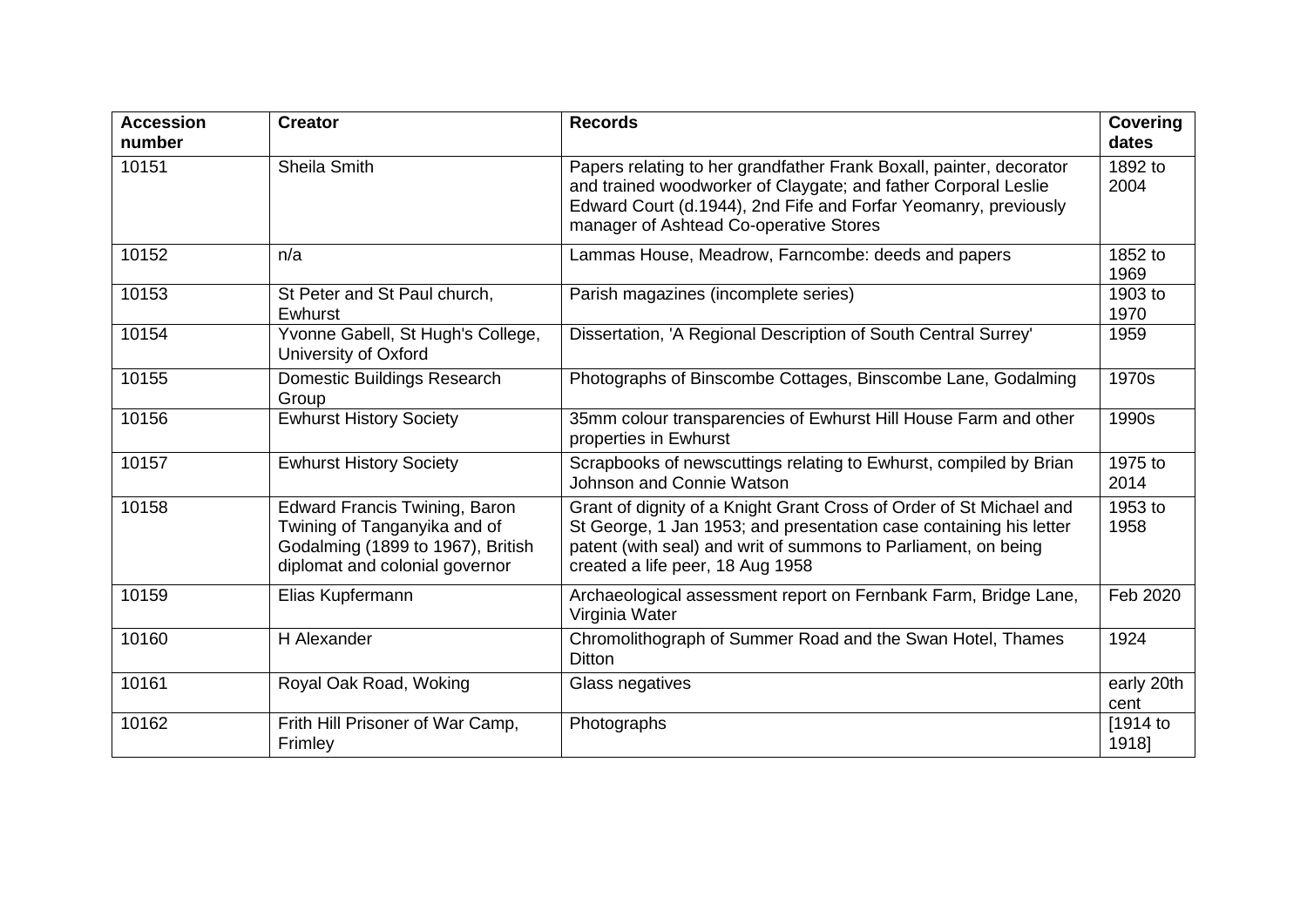| <b>Accession</b><br>number | <b>Creator</b>                                                                                                                      | <b>Records</b>                                                                                                                                                                                                                                                                                                                                        | <b>Covering</b><br>dates     |
|----------------------------|-------------------------------------------------------------------------------------------------------------------------------------|-------------------------------------------------------------------------------------------------------------------------------------------------------------------------------------------------------------------------------------------------------------------------------------------------------------------------------------------------------|------------------------------|
| 10163                      | Florence Brown (later Toft), cadet<br>guider at Queen Mary's Hospital for<br>Children, Carshalton Extension<br><b>Guide Company</b> | Papers, including article on her memories of her experiences in the<br><b>Girl Guide Movement from 1931</b>                                                                                                                                                                                                                                           | 1943 to<br>late 20th<br>cent |
| 10164                      | <b>Oxted County Grammar School</b>                                                                                                  | Page from album with photograph of staff, 1951, and headmaster<br>'Googie' [Mr Withers], nd                                                                                                                                                                                                                                                           | 1950s                        |
| 10165                      | Godfrey Searle of Reigate, founder<br>of the Godfrey Searle Choir Trust                                                             | Albums, including of world tour, 1896 to 1897; volume 'Reigate Choir<br>Counter'; copies of letters to Searle from choir old boys, including<br>during World War I service; copies of choir photographs, 1899 to<br>?1960s                                                                                                                            | $(1827)$ to<br>?1960s        |
| 10166                      | n/a                                                                                                                                 | Sale particulars of property in Frimley, Ockley and Thursley, 1946 to<br>1979; Woking Labour Party election address, 1950; Purley Methodist<br>Circuit plans, 2000 and 2003                                                                                                                                                                           | 1946 to<br>2003              |
| 10167                      | A resident of Bramley                                                                                                               | Letter to her husband on active service                                                                                                                                                                                                                                                                                                               | 1945                         |
| 10168                      | Heath & Wiltshire Ltd, motor dealers<br>of Farnham                                                                                  | Long service certificate, designed by James Hockey and presented<br>to Harold Alfred Wright                                                                                                                                                                                                                                                           | 1951                         |
| 10169                      | Surrey residents                                                                                                                    | Collected personal diaries and recollections of experiences by<br>Surrey residents of the Coronavirus pandemic in Surrey. Diaries -<br>466Mb (large size is due to Walton and Hersham foodbank video<br>diaries); Photos - 770Mb (659Mb of which is photos shared by<br>Woking pro photographer Misan Harriman); 1.384Gb (webpage<br>downloads by me) | 2020                         |
| 10170                      | David Kennett                                                                                                                       | Recollections of Epsom and surrounding area in World War II                                                                                                                                                                                                                                                                                           | 2001                         |
| 10171                      | Lambert family of Bletchingley                                                                                                      | Leases of farms in South Park, Bletchingley                                                                                                                                                                                                                                                                                                           | 1762 to<br>1785              |
| 10172                      | Mrs Eva Holmes (née Liebermann)<br>of London, former pupil at Stoatley<br>Rough School for Jewish refugees,<br>Haslemere            | Correspondence                                                                                                                                                                                                                                                                                                                                        | 1942 to<br>1943              |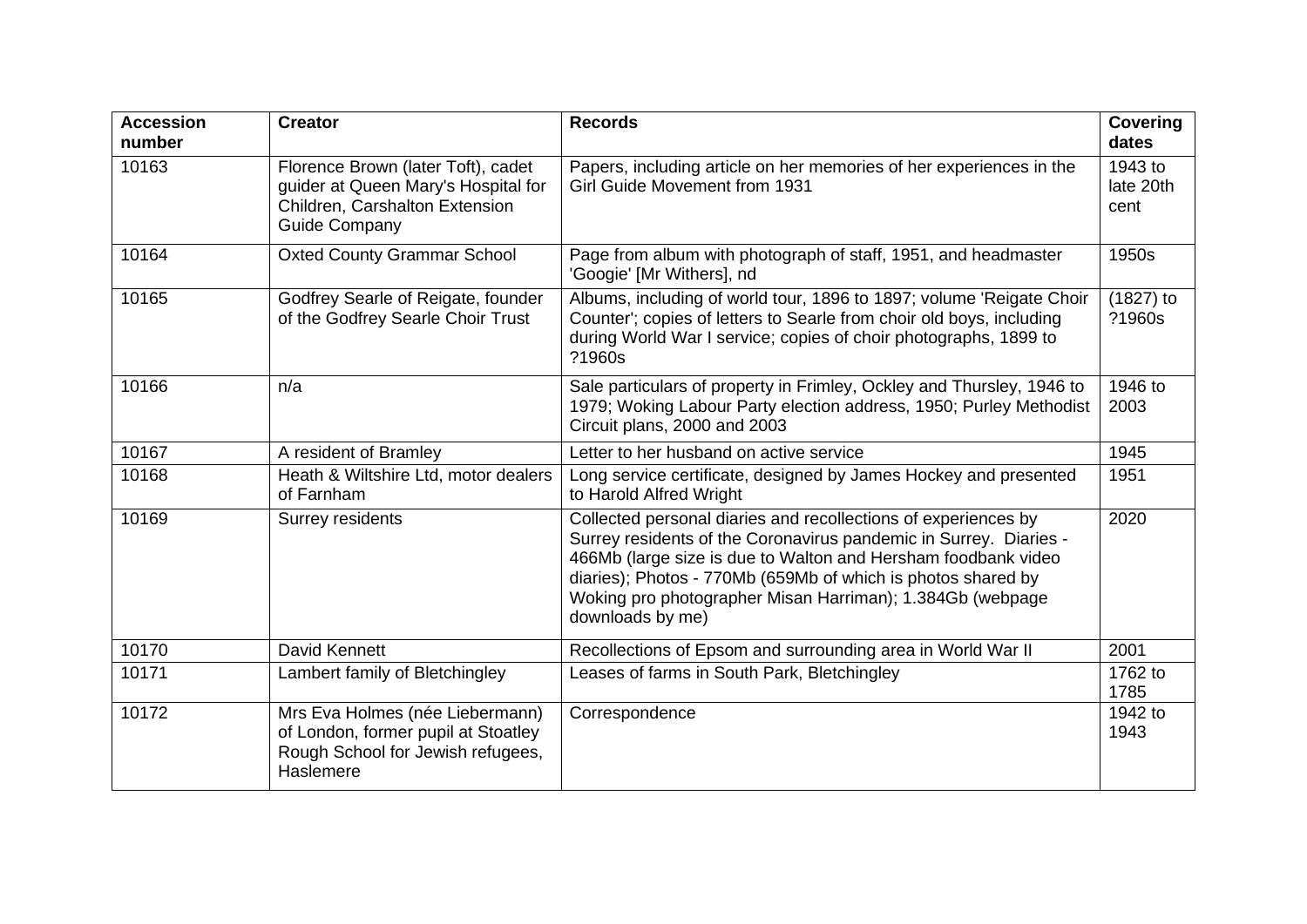| <b>Accession</b><br>number | <b>Creator</b>                                                                                                                                   | <b>Records</b>                                                                                                                                                                                                                                | <b>Covering</b><br>dates |
|----------------------------|--------------------------------------------------------------------------------------------------------------------------------------------------|-----------------------------------------------------------------------------------------------------------------------------------------------------------------------------------------------------------------------------------------------|--------------------------|
| 10173                      | Mr Michael Sleigh of Guildford                                                                                                                   | Photographs taken for Church Stained Glass Project of the windows<br>of St Mary's church, Guildford, St John the Baptist, Puttenham, St<br>Lawrence, Seale, and St Nicolas, Guildford                                                         | c.2010 to<br>2020        |
| 10174                      | n/a                                                                                                                                              | Photograph of children in fancy dress at street party in Plough Road,<br>West Ewell, to celebrate the Coronation of Queen Elizabeth II                                                                                                        | Jun 1953                 |
| 10175                      | <b>Brockham School</b>                                                                                                                           | Class photographs                                                                                                                                                                                                                             | 1920s                    |
| 10176                      | Albert D Brown of Oxted                                                                                                                          | Papers relating to the Olympic Torch Relay, Surrey section, including<br>photographs and souvenir medal                                                                                                                                       | 1948 to<br>2012          |
| 10177                      | n/a                                                                                                                                              | 32 Farleigh Road, Warlingham: deeds                                                                                                                                                                                                           | 1906 to<br>1969          |
| 10178                      | John Green Waller (1813 to 1905),<br>archaeologist                                                                                               | Correspondence relating to his paper, 'On a painting recently<br>discovered in Chaldon Church, Surrey', published in the Proceedings<br>of the Surrey Archaeological Society, 1870. Includes copy of paper                                    | 1870 to<br>1871          |
| 10179                      | St Michael and All Angels church,<br>Thursley                                                                                                    | Additional parish records including PCC and sub committee minutes,<br>faculties, Chancel Repair Liability papers, records relating to table<br>tombs in churchyard, visitation papers, quinquennial reports, records<br>relating to the organ | 1957 to<br>2019          |
| 10180                      | <b>West Addlestone Residents</b><br>Association                                                                                                  | Newsletters and early minutes                                                                                                                                                                                                                 | 1967 to<br>2018          |
| 10181                      | Lennard family of Clara Lodge,<br>Rowledge, Farnham                                                                                              | Diary including references to World War I                                                                                                                                                                                                     | 1914 to<br>1917          |
| 10182                      | Ockham parish                                                                                                                                    | Parish magazines, 2001 to 2020, and odd pages from 1924, 1931,<br>1933, 1936 to 1938, 1973 and 1974                                                                                                                                           | 1924 to<br>2020          |
| 10183                      | Pupil at Glastonbury Road School<br>for Boys, Morden                                                                                             | School exercise books                                                                                                                                                                                                                         | 1957 to<br>1962          |
| 10184                      | <b>Guildford Hard of Hearing Support</b><br>Group, formerly the Guildford Group<br>of the Middlesex and Surrey League<br>for the Hard of Hearing | Bound signed minutes of AGM and committee meetings, 1978 to<br>2015; loose additional unsigned minutes and related papers, 1999 to<br>2004; and print outs of GHHSG history and list of principle officers,<br>1978 to 2020                   | 1978 to<br>2020          |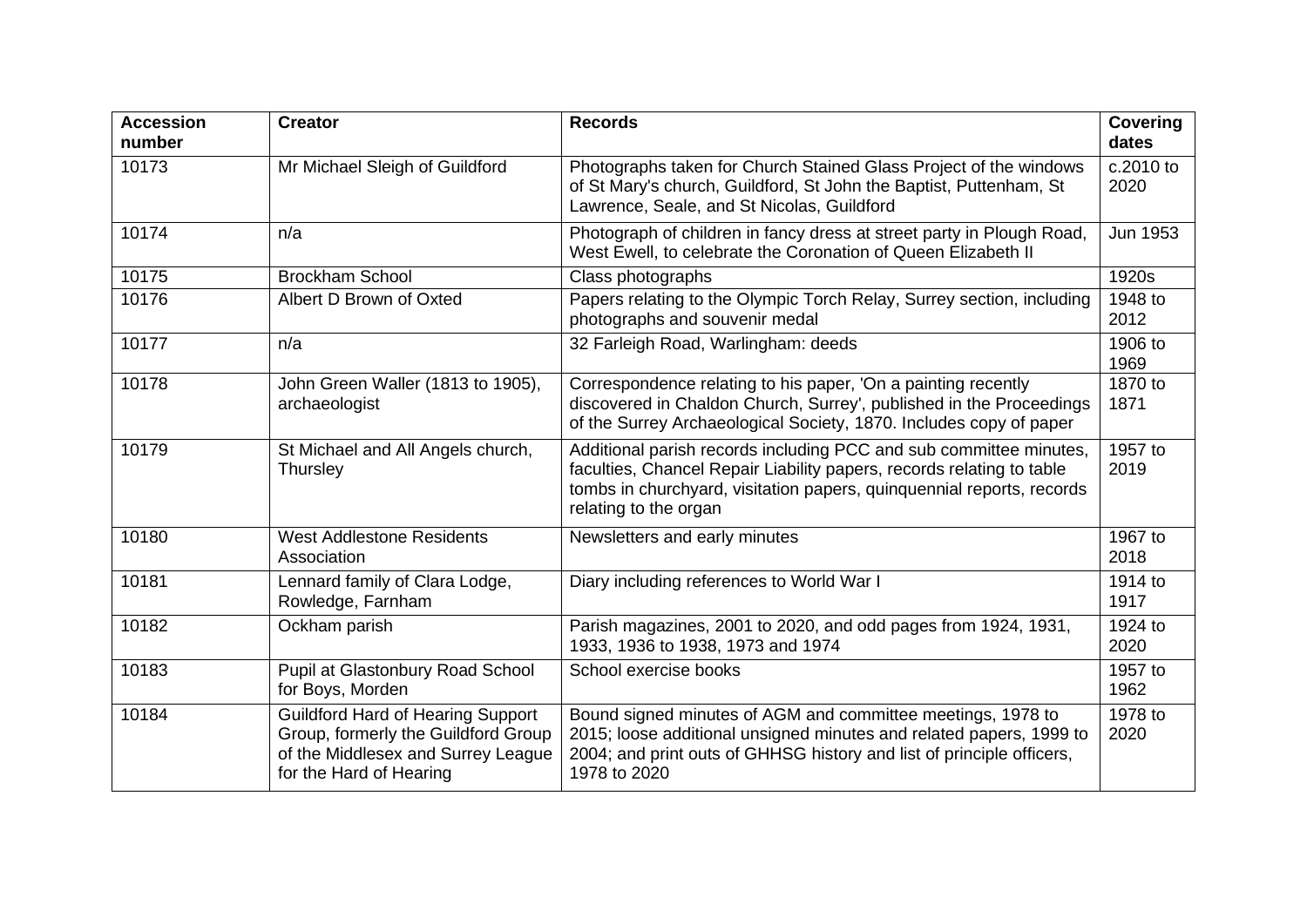| <b>Accession</b><br>number | <b>Creator</b>                                                                                                 | <b>Records</b>                                                                                                                                                                                                                                                                                                                                                                                                                                                                                                                                                                                                                                                                                                                                                                    | <b>Covering</b><br>dates      |
|----------------------------|----------------------------------------------------------------------------------------------------------------|-----------------------------------------------------------------------------------------------------------------------------------------------------------------------------------------------------------------------------------------------------------------------------------------------------------------------------------------------------------------------------------------------------------------------------------------------------------------------------------------------------------------------------------------------------------------------------------------------------------------------------------------------------------------------------------------------------------------------------------------------------------------------------------|-------------------------------|
| 10185                      | John Edward Cushion (1938 to<br>2019), formerly of North Walsham,<br>Norfolk, and latterly of Bromley,<br>Kent | Photographs of Surrey historic buildings                                                                                                                                                                                                                                                                                                                                                                                                                                                                                                                                                                                                                                                                                                                                          | c.1995 to<br>2010             |
| 10186                      | Dr David Taylor, local historian of<br>Cobham                                                                  | Research papers relating to Dr Stephen Lushington (1782 to 1873)<br>of Ockham Park and to Vernon Lushington (1832 to 1912) and<br>Positivism                                                                                                                                                                                                                                                                                                                                                                                                                                                                                                                                                                                                                                      | c.2005 to<br>2020             |
| 10187                      | Neeld family of Lambeth and<br>Coulsdon                                                                        | Deeds and papers                                                                                                                                                                                                                                                                                                                                                                                                                                                                                                                                                                                                                                                                                                                                                                  | 1827 to<br>1963               |
| 10188                      | Professor John Blair of Queen's<br>College, Oxford                                                             | Collected Surrey material, including Grant of arms to Thomas Spong<br>of Walton-on-Thames, 1824, with painted shield of arms; sale<br>particulars and related posters for Leatherhead, 1850s to 1890;<br>notes, photocopies, transcripts and other documents relating to the<br>history of Ashtead by archaeologist A.W.G. Lowther (who excavated<br>Ashtead Roman villa); plan of the timber-framed building at the Old<br>Rising Sun, Fetcham, by architectural historian John H. Harvey;<br>survey drawings of timber-framed buildings in Leatherhead and<br>Ashtead by John Blair, early 1970s; photocopies of 13th- and 14th-<br>cent court rolls in the Archives of Merton College, Oxford, relating to<br>the manor of Thorncroft in Leatherhead; published maps of Surrey | (13th)<br>cent) to<br>c.1970s |
| 10189                      | n/a                                                                                                            | Plot 62, Parkside Gardens, Wimbledon: conveyance                                                                                                                                                                                                                                                                                                                                                                                                                                                                                                                                                                                                                                                                                                                                  | 1917                          |
| 10190                      | Royal Army Service Corps<br><b>Regimental Association</b>                                                      | Minutes of Committee of Management and General Committee,<br>1927 to 1937; Executive Committee, 1933 to 1938; RASC Officers'<br>Reunion Club Committee, 1948 to 1961; and RASC Memorial Fund<br>committees, 1947 to 1954                                                                                                                                                                                                                                                                                                                                                                                                                                                                                                                                                          | 1927 to<br>1961               |
| 10191                      | <b>Limpsfield Parish Council</b>                                                                               | Records including correspondence and financial material                                                                                                                                                                                                                                                                                                                                                                                                                                                                                                                                                                                                                                                                                                                           | 1886 to<br>1987               |
| 10192                      | <b>RAF Kenley</b>                                                                                              | Aerial photographs of Marden Park, Woldingham                                                                                                                                                                                                                                                                                                                                                                                                                                                                                                                                                                                                                                                                                                                                     | 1954                          |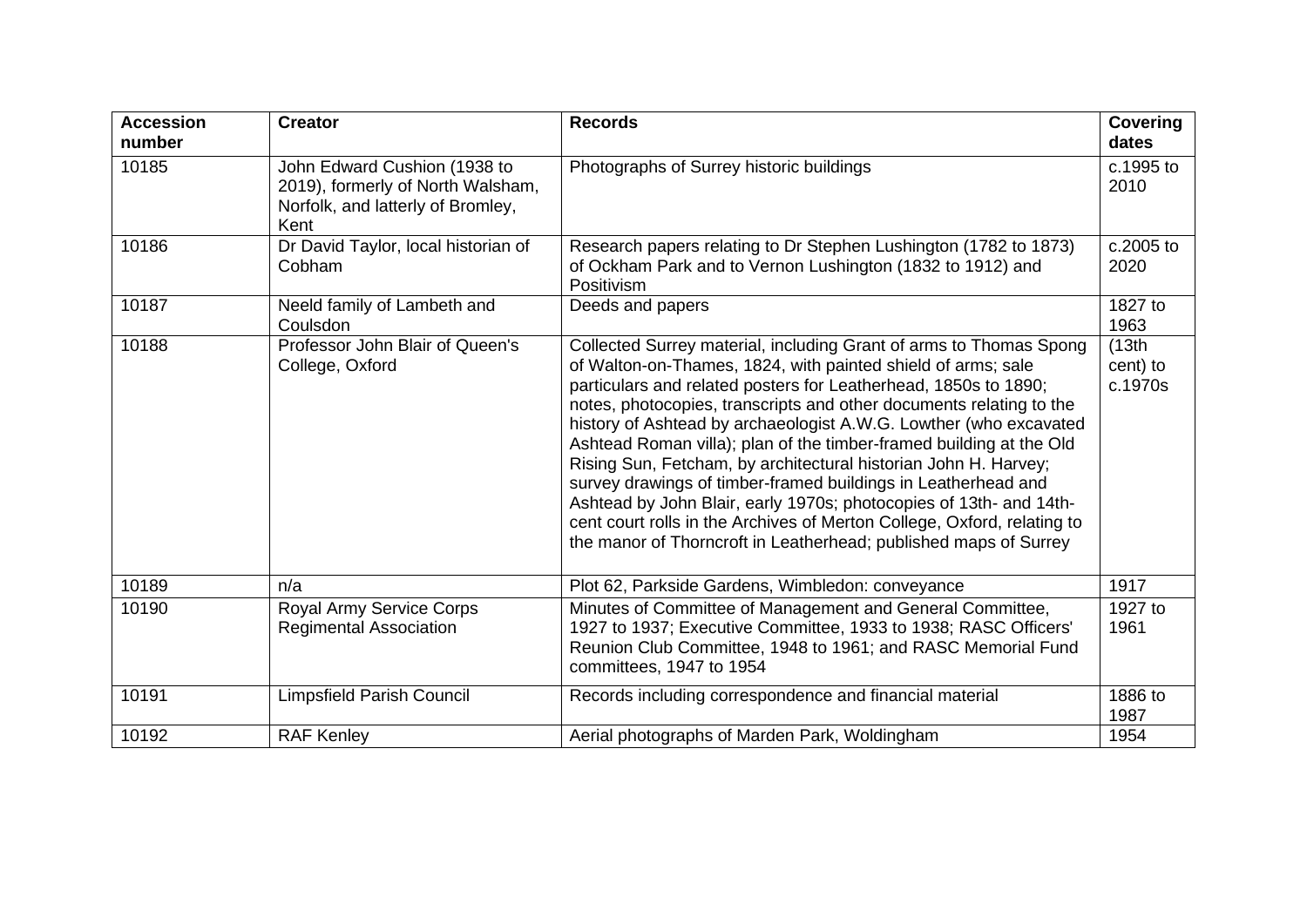| <b>Accession</b><br>number | <b>Creator</b>                                                                               | <b>Records</b>                                                                                                                                                                                                                                                                                                                                                         | <b>Covering</b><br>dates |
|----------------------------|----------------------------------------------------------------------------------------------|------------------------------------------------------------------------------------------------------------------------------------------------------------------------------------------------------------------------------------------------------------------------------------------------------------------------------------------------------------------------|--------------------------|
| 10193                      | All Saints church, Woodham, and St<br>Michael's church, Sheerwater                           | Additional parish records, including marriage and service registers;<br>Parochial Church Council minutes; annual reports and accounts and<br>other financial records; papers relating to church fabric and property;<br>faculties; plans of Sheerwater church; and parish magazines and<br>publications, as itemised on detailed schedule provided by the<br>depositor | 1893 to<br>2020          |
| 10194                      | <b>British Red Cross Society, Surrey</b><br><b>Branch</b>                                    | Photograph album                                                                                                                                                                                                                                                                                                                                                       | 1961 to<br>1967          |
| 10195                      | Epsom Branch of the Burma Star<br>Association                                                | History, orders of service and photograph                                                                                                                                                                                                                                                                                                                              | 2015 to<br>2016          |
| 10196                      | 1st Shalford Sea Rangers                                                                     | Log books and papers                                                                                                                                                                                                                                                                                                                                                   | 1963 to<br>1975          |
| 10197                      | n/a                                                                                          | 'Westbury', Church Hill, Horsell: deeds                                                                                                                                                                                                                                                                                                                                | 1900 to<br>1973          |
| 10198                      | Kingfield Players, Woking                                                                    | Photographs and programmes                                                                                                                                                                                                                                                                                                                                             | 1936 to<br>1953          |
| 10199                      | St Augustine's church, South<br>Croydon                                                      | Additional records, including baptism register, 1982 to 1996; banns<br>register, 1972 to 1994; service registers, 1985 to 2015; PCC minutes<br>and papers, 1981 to 2016; and PCC annual accounts, 1956 to 2003                                                                                                                                                         | 1956 to<br>2016          |
| 10200                      | St Peter's church, Croydon                                                                   | Additional records including marriage register, 1967 to 1987; banns<br>register, 1971 to 1983; and items relating to the Church of England<br>Men's Society, Croydon Federation, 1950 to 1986                                                                                                                                                                          | 1950 to<br>1987          |
| 10201                      | John SL Pulford, local historian, of<br>Walton and Weybridge Local<br><b>History Society</b> | Research papers and collected documents and maps, as itemised<br>on schedule provided by the depositor                                                                                                                                                                                                                                                                 | 1746 to<br>2015          |
| 10202                      | W D Slocock and Sons,<br>nurserymen, of Goldsworth Park,<br>Woking                           | Photographs of John Albert Reed senior with horses at ploughing<br>match, 1930 and of Nigrette, racehorse owned by Ashley and Oliver<br>Slocock, 1950s                                                                                                                                                                                                                 | 1930s to<br>1950s        |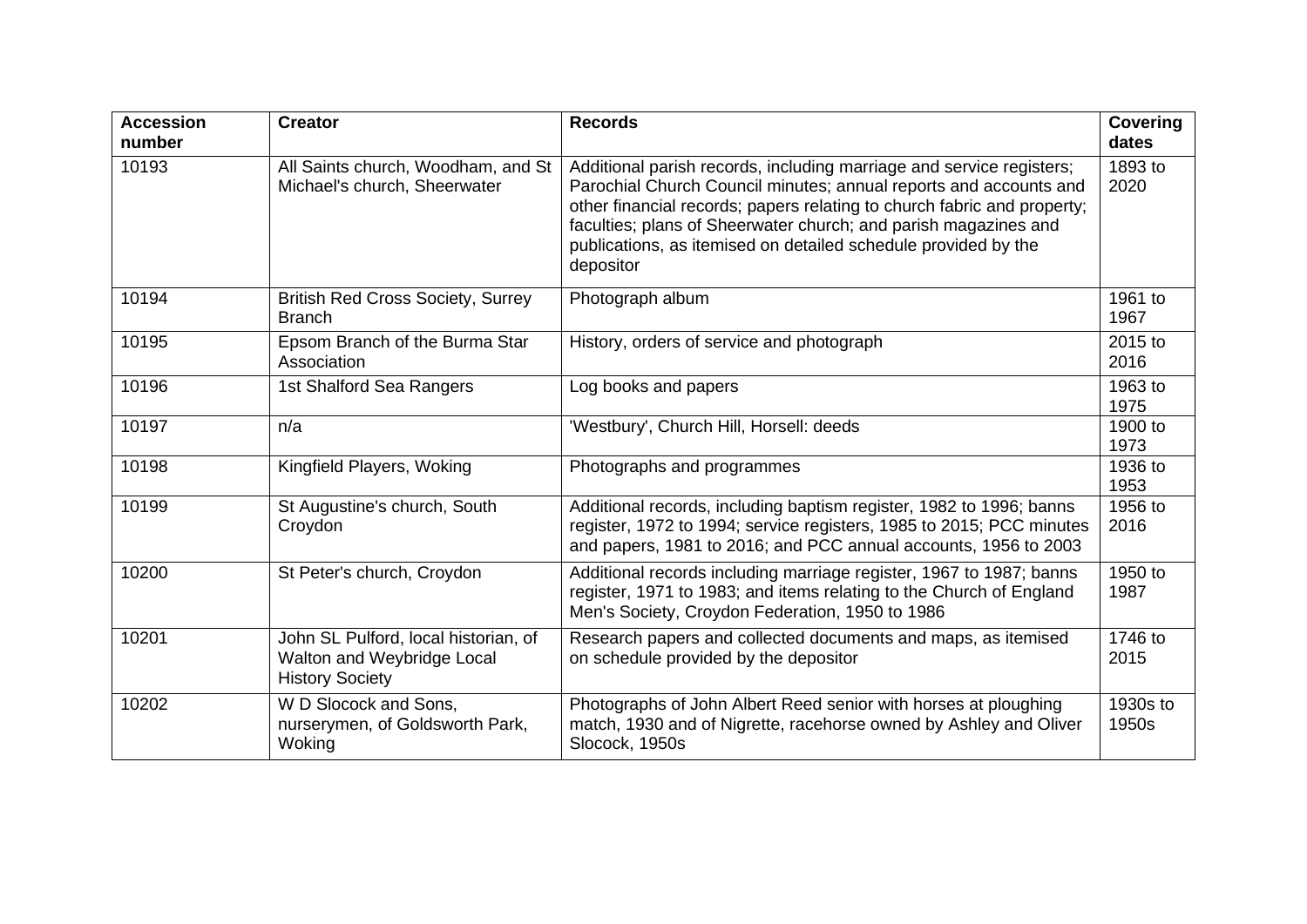| <b>Accession</b><br>number | <b>Creator</b>                                                                                 | <b>Records</b>                                                                                                                                                                                                                | Covering<br>dates             |
|----------------------------|------------------------------------------------------------------------------------------------|-------------------------------------------------------------------------------------------------------------------------------------------------------------------------------------------------------------------------------|-------------------------------|
| 10203                      | Alan Wardle of Woking, former<br>Weights and Measures Inspector<br>and local historian         | Papers, including newscuttings, photographs and typescript history<br>from 1889 to 1930s, relating to Surrey Trading Standards, 1883 to<br>1983; and photographs of cast iron grave markers in Surrey burial<br>grounds, 1992 | 1883 to<br>1992               |
| 10204                      | Leigh Bennett family of Thorpe<br>Place and elsewhere                                          | Additional deeds, letters, genealogical papers and photograph<br>albums                                                                                                                                                       | 1392 to<br>early 20th<br>cent |
| 10205                      | The Long Distance Walkers<br>Association                                                       | Strider' magazines, and predecessor newsletters                                                                                                                                                                               | 1972 to<br>2020               |
| 10206                      | Queen's Royal (West Surrey)<br>Regiment                                                        | Photographs of officers, non-commissioned officers and men,<br>including Captain Allport and 2/Lt J Bare of 'A' Company, and at<br>camps at Seaford, 1925, and Arundel, 1928                                                  | 1925 to<br>1940s              |
| 10207                      | Badingham College, Fetcham Park,<br>Leatherhead                                                | Panoramic photographs of staff and pupils                                                                                                                                                                                     | 1964 to<br>1965               |
| 10208                      | Anthony George Hill (1928 to 1983),<br>Headmaster of Pierrepont School,<br>Frensham            | Personal records including birth certificate, school records and Order<br>of Service                                                                                                                                          | 1928 to<br>1983               |
| 10209                      | Mr Eddie Samuel, mental health<br>nurse at Netherne Hospital                                   | Photographs of Netherne Hospital and of Earlswood Hospital                                                                                                                                                                    | 1990s                         |
| 10210                      | Eleanour Sinclair Rohde,<br>horticulturist of Reigate                                          | Plant catalogue and published book, 'Uncommon Vegetables. How<br>to grow and How to cook'                                                                                                                                     | 1945 to<br>1946               |
| 10211                      | Enid Brown of Crofton Park, London                                                             | Reminiscences of wartime evacuation to Limpsfield and Oxted, 1939<br>to c.1943                                                                                                                                                | 2009                          |
| 10212                      | Joseph Hibberd (c1826 to 1909),<br>police constable of Chertsey and<br><b>Walton-on-Thames</b> | Commonplace book                                                                                                                                                                                                              | 1850 to<br>1891               |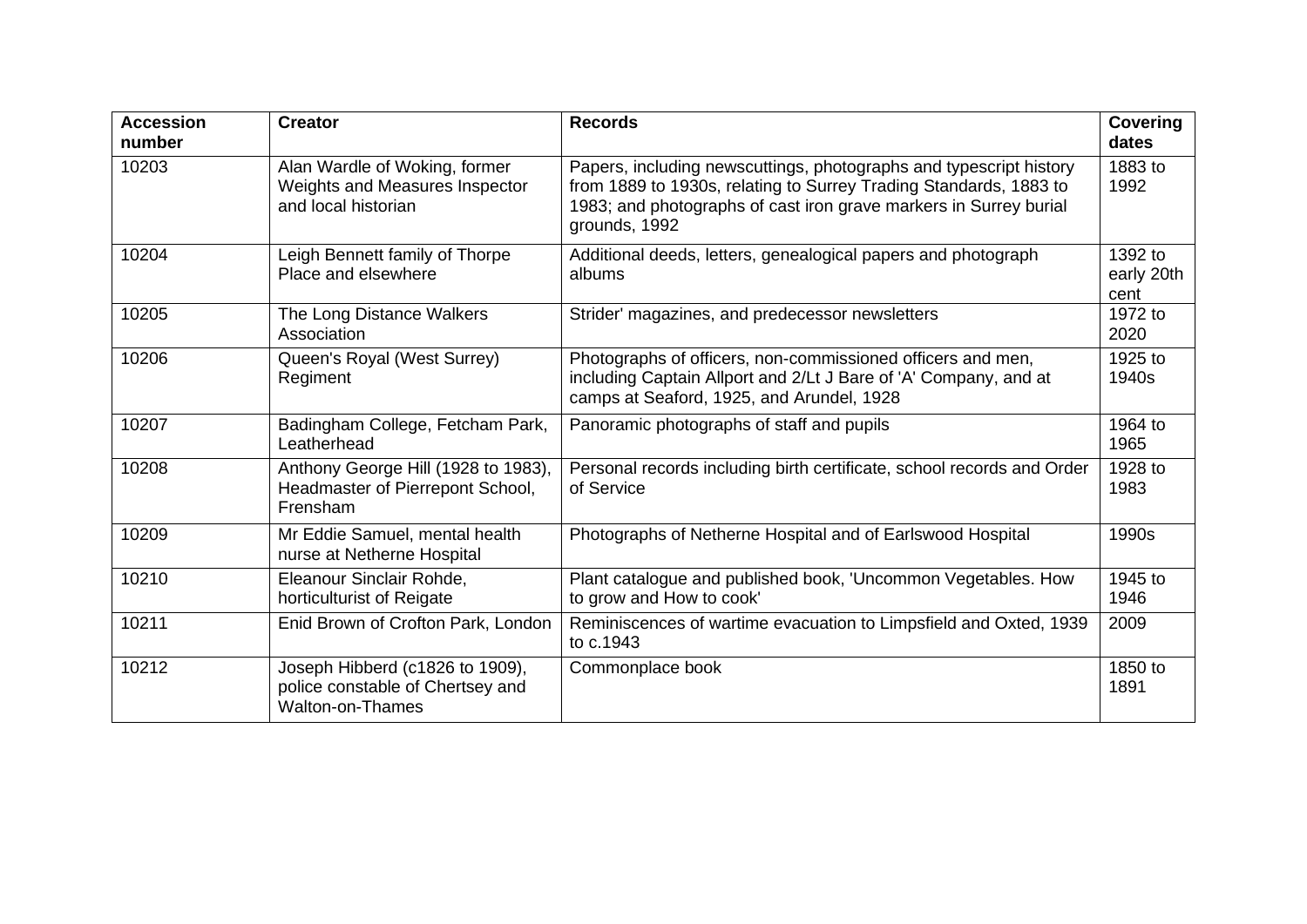| <b>Accession</b><br>number | <b>Creator</b>                                                                            | <b>Records</b>                                                                                                                                                                                                                                                                    | <b>Covering</b><br>dates |
|----------------------------|-------------------------------------------------------------------------------------------|-----------------------------------------------------------------------------------------------------------------------------------------------------------------------------------------------------------------------------------------------------------------------------------|--------------------------|
| 10213                      | Dorothy Beatrice Harris, pupil at<br>Royal Asylum of St Anne's Society<br>School, Redhill | Personal records including nomination card and candidate sheet,<br>1907; school reports and leaving certificate, 1907 to 1914;<br>programmes for distribution of prizes, 1910 to 1914; photographs,<br>[1907 to 1914]; St Anne's Guild magazines and news-sheets, 1932<br>to 1963 | 1907 to<br>1963          |
| 10214                      | Sergeant Albert B Olney, 5th<br>Battalion, King's Royal Rifle Corps                       | Notebook kept while attending a course at Eastern Command<br><b>Bombing School, Godstone</b>                                                                                                                                                                                      | 1918                     |
| 10215                      | Mrs Hilary Brooks of Walton on<br><b>Thames</b>                                           | Research papers and publication relating to World War I memorial at<br>St Mary's church, Oatlands                                                                                                                                                                                 | c.2018 to<br>2020        |
| 10216                      | St Peter and St Paul church,<br>Ewhurst                                                   | Additional parish records, including registers, 1945 to 2017, PCC<br>minutes, 1964 to 2017, annual accounts, 1914 to 1965, annual<br>reports, electoral roll, 1947 to 1957                                                                                                        | 1914 to<br>2017          |
| 10217                      | n/a                                                                                       | Claremont Cottage, Esher: deed                                                                                                                                                                                                                                                    | 1779                     |
| 10218                      | Addlestone Townswomen's Guild                                                             | Records, including membership book, 1937 to 1992; executive<br>committee minutes, 1973 to 2020; minutes of meetings, 1977 to<br>2020; scrapbooks of programmes, photographs and press-cuttings,<br>1935 to 2015; programmes, 1993 to 2019                                         | 1935 to<br>2020          |
| 10219                      | Oak Alley and Bell Hill, Middle Row,<br>Old Croydon                                       | Photographs                                                                                                                                                                                                                                                                       | 1892 to<br>1893          |
| <b>AB</b>                  | St James' church, Abinger Common                                                          | <b>Burial register</b>                                                                                                                                                                                                                                                            | 1877 to<br>2019          |
| <b>CC398</b>               | <b>Surrey County Council Property</b><br><b>Services Department</b>                       | Additional files relating to Gypsy sites and families                                                                                                                                                                                                                             | 1980s to<br>1990s        |
| CC1108                     | <b>Surrey History Centre</b>                                                              | Video of presentation of 'Who Do You Think You Are' Archive of the<br>Year award to Surrey History Centre                                                                                                                                                                         | 2012                     |
| CC1283                     | <b>Surrey Performing Arts Library</b>                                                     | Vocal score and associated papers for 'The Poisoned Kiss' by Ralph<br>Vaughan Williams                                                                                                                                                                                            | nd [1929]<br>to 1937     |
| CC1284                     | Chris Reynolds, Historic Buildings<br>Officer, Environment                                | Films relating to history of County Hall                                                                                                                                                                                                                                          | 2020                     |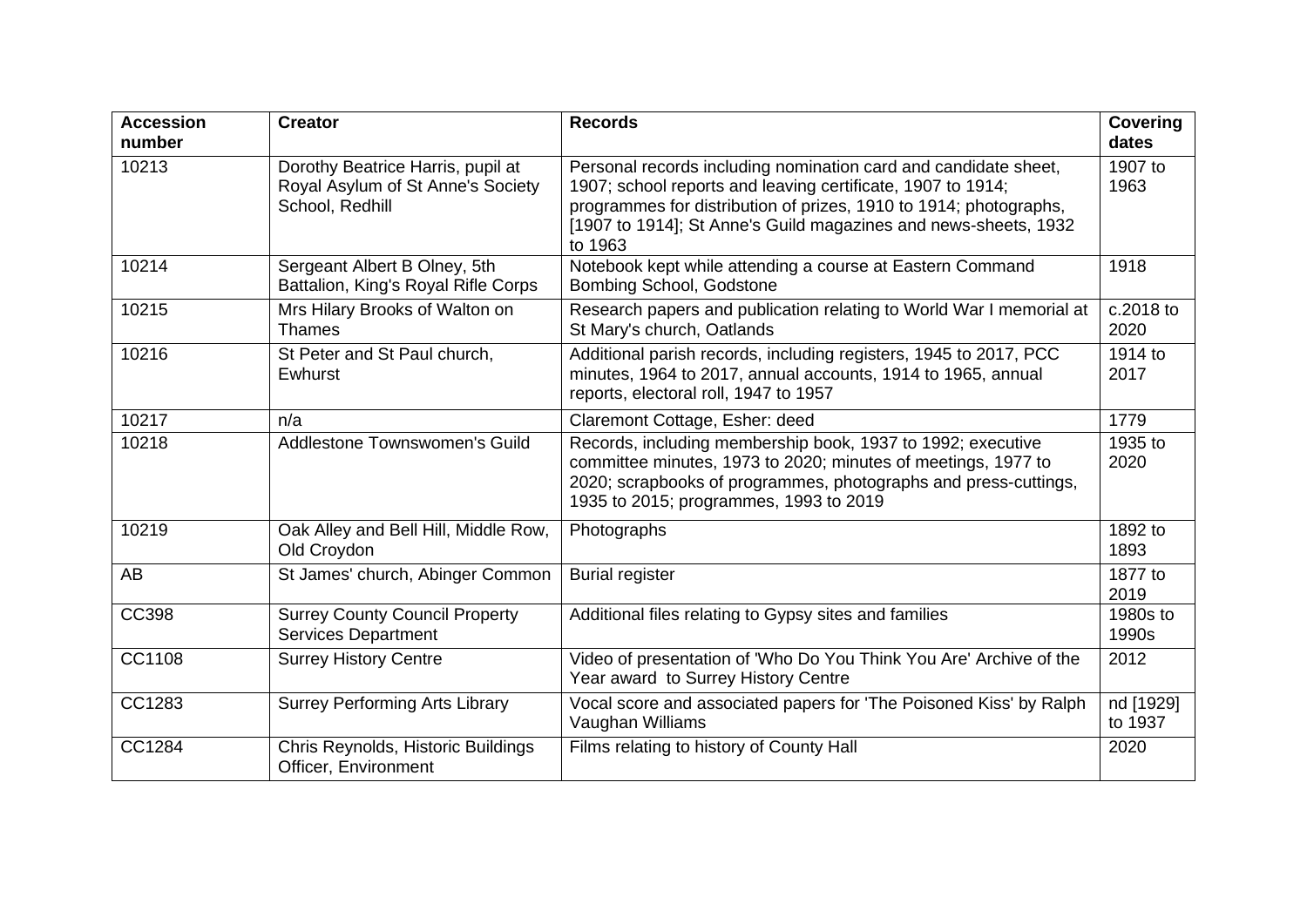| <b>Accession</b><br>number | <b>Creator</b>                                                                                                                                                   | <b>Records</b>                                                                                                                                                                                     | <b>Covering</b><br>dates |
|----------------------------|------------------------------------------------------------------------------------------------------------------------------------------------------------------|----------------------------------------------------------------------------------------------------------------------------------------------------------------------------------------------------|--------------------------|
| <b>CHID</b>                | St Mary's church, Chiddingfold                                                                                                                                   | Additional parish magazines                                                                                                                                                                        | 2012 to<br>2019          |
| ESR/25/MOTT                | Private Walter Andrew Mott, 1/6th<br><b>Battalion East Surrey Regiment</b>                                                                                       | Copy of Regimental History Book and copy of notebook kept whilst<br>on active service in India and years following                                                                                 | (1914 to<br>1924)        |
| <b>ESR/25</b>              | 2nd Lieutenant Alfred Herbert<br>Osborn (c.1885 to 1918), 8th<br><b>Battalion East Surrey Regiment</b>                                                           | Photographs and biographical details                                                                                                                                                               | 1918                     |
| <b>ESR/25</b>              | 2nd Lieutenant Leonard Stephen<br>Smallwood (1894 to 1974), 11th<br>Battalion, East Surrey Regiment,<br>later 8th Battalion Royal West<br><b>Surrey Regiment</b> | Personal papers, including transcript of journal from the Front, Aug to<br>Sep 1916, letter to his brother, Aug 1916, newscuttings and<br>programmes for officers' sporting events, trench maps    | 1915 to<br>1918          |
| ESR/25/LINN                | <b>Company Quartermaster Sergeant</b><br><b>Alfred Thomas Swatton Linney</b><br>(1875 to 1941), 1/6th Battalion, East<br><b>Surrey Regiment</b>                  | Personal papers, including army service papers, 1908 to 1919,<br>photograph albums, 1914 to 1918, letters to his son, 1917 to 1918,<br>and photographs of 52nd Surrey Home Guard (Surbiton), 1940s | 1899 to<br>1950s         |
| ESR/25/SHEP                | Private Charles Henry Shephard<br>(1924 to 1945), 1st Battalion, East<br><b>Surrey Regiment</b>                                                                  | Personal papers including army service papers, 1942 to 1945, family<br>correspondence, 1942 to 1945, and photographs, 1940s to 1950s                                                               | 1944 to<br>1953          |
| <b>ESR/25</b>              | Private Charles Marlow (1889 to<br>1964), 4th Battalion, East Surrey<br>Regiment                                                                                 | Photographs                                                                                                                                                                                        | 1915                     |
| ESR/25/SMITW               | Private William Leslie Smith (1919<br>to 1988), 1/6th Battalion, East<br><b>Surrey Regiment (later Army</b><br>Catering Corps)                                   | Personal papers including army service records, 1939 to 1946,<br>photographs, 1940s, and Dunkirk veterans' medal, c.1970s                                                                          | 1939 to<br>1970s         |
| ESR/25/FOOK                | <b>Private Walter Charles Napier</b><br>Fookes (1894 to 1917), 7th<br><b>Battalion, East Surrey Regiment</b>                                                     | Personal papers, including photographs, 1914 to 1917, and War<br>Office correspondence to Mrs Fookes, 1918 to 1919                                                                                 | 1914 to<br>1919          |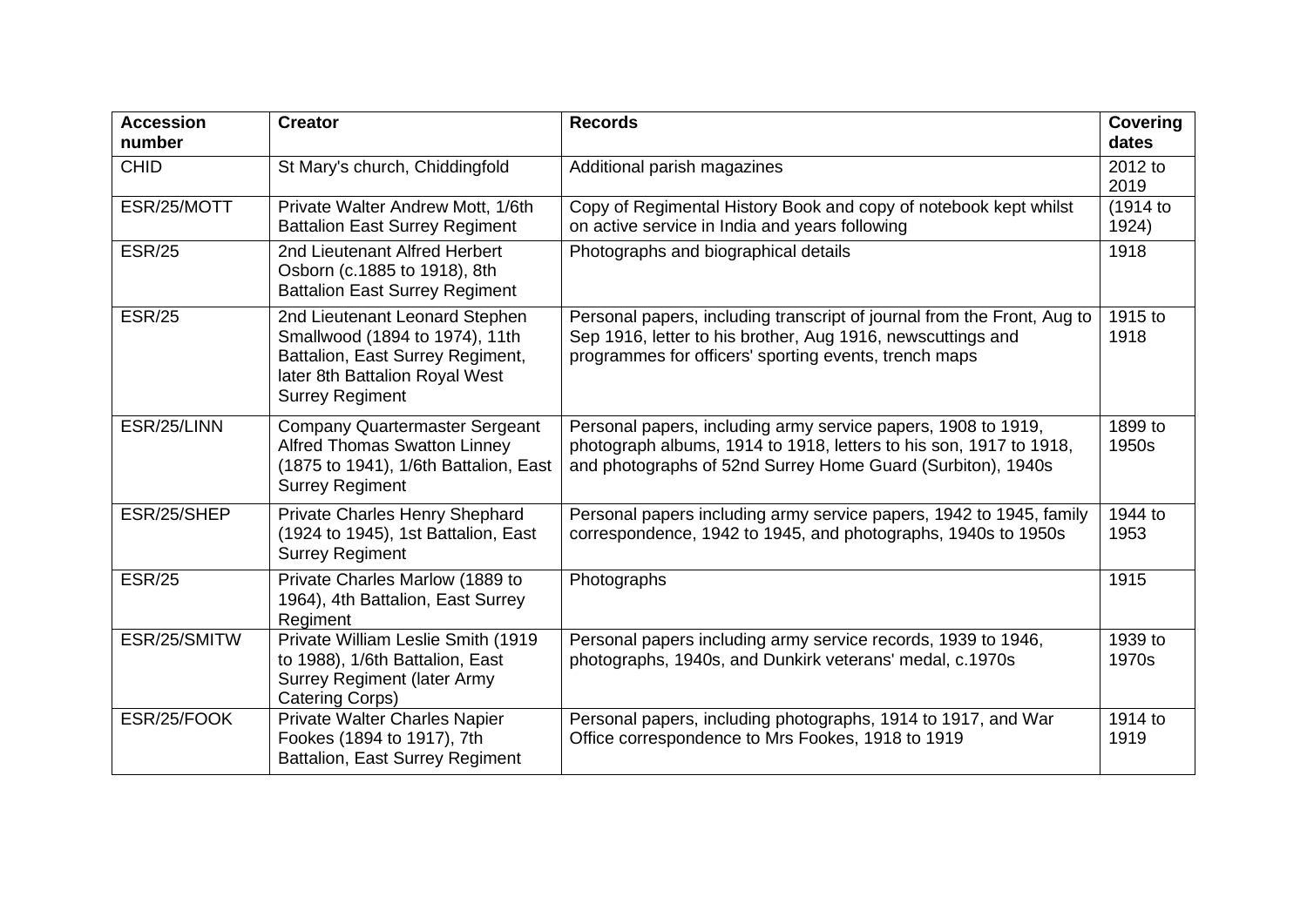| <b>Accession</b><br>number | <b>Creator</b>                                                                                                                                            | <b>Records</b>                                                                                                                                                                              | <b>Covering</b><br>dates |
|----------------------------|-----------------------------------------------------------------------------------------------------------------------------------------------------------|---------------------------------------------------------------------------------------------------------------------------------------------------------------------------------------------|--------------------------|
| <b>ESR/25</b>              | Private Nelson James Pilley (1887<br>to 1948), 1st Battalion, East Surrey<br>Regiment                                                                     | Copy photographs and service papers                                                                                                                                                         | 1914 to<br>1918          |
| <b>ESR/25</b>              | Private Edmund James Kiddell<br>(1885 to 1934), 2nd Battalion, East<br>Surrey Regiment, and Driver Robert<br>James Kiddell (1923 to 2009),<br><b>RASC</b> | Service papers, photographs and postcards, 1914 to 1947                                                                                                                                     | 1914 to<br>1947          |
| QRWS/30                    | Sergeant Henry Ernest Jolly (1879<br>to 1961), 1/4th Battalion, Queen's<br><b>Royal West Surrey Regiment</b>                                              | Letters to his sister whilst on active service in India                                                                                                                                     | 1915 to<br>1916          |
| QRWS/30/AYLW               | Private John Bryder Aylward (1896<br>to 1974), 1/5th Battalion, Queen's<br>Royal (West Surrey) Regiment                                                   | Photographs and postcards                                                                                                                                                                   | 1914 to<br>1918          |
| QRWS/30/GOLD               | Private Thomas John Golden (1923)<br>to 2017), 2/6th Battalion, Queen's<br>Royal (West Surrey) Regiment                                                   | Personal papers, including photographs, 1940s, service papers,<br>1942 to 1947, and two copies of The WEF Weekly, unofficial<br>newspaper of the 2/6th Queen's Royal Regiment, 1945 to 1946 | 1942 to<br>1967          |
| QRWS/30/JAMES              | Private Thomas James, 2/4th<br>Battalion, Queen's Royal (West<br>Surrey) Regiment                                                                         | Personal papers, including photographs, 1914 to 1918, and papers<br>of the 2/4th Queen's Old Comrades' Association, 1937 to 1961                                                            | 1914 to<br>1961          |
| QRWS/30/WYNN               | Private Charles George Wynn<br>(1897 to 1944), 8th Battalion,<br>Queen's Royal (West Surrey)<br>Regiment                                                  | Personal papers, including correspondence, 1916 to 1918; army<br>service papers, 1916 to 1918; and Old Comrades' Association<br>papers, 1935 to 1940                                        | 1916 to<br>1940          |
| QRWS/30/KINGF              | <b>Company Quartermaster Sergeant</b><br>Frederick George King (1905 to<br>1980), 1/5th Battalion, Queen's<br>Royal (West Surrey) Regiment                | Personal papers, including Infantry Record Office correspondence,<br>1944, and Old Comrades' Association membership card, 1947                                                              | 1944 to<br>1947          |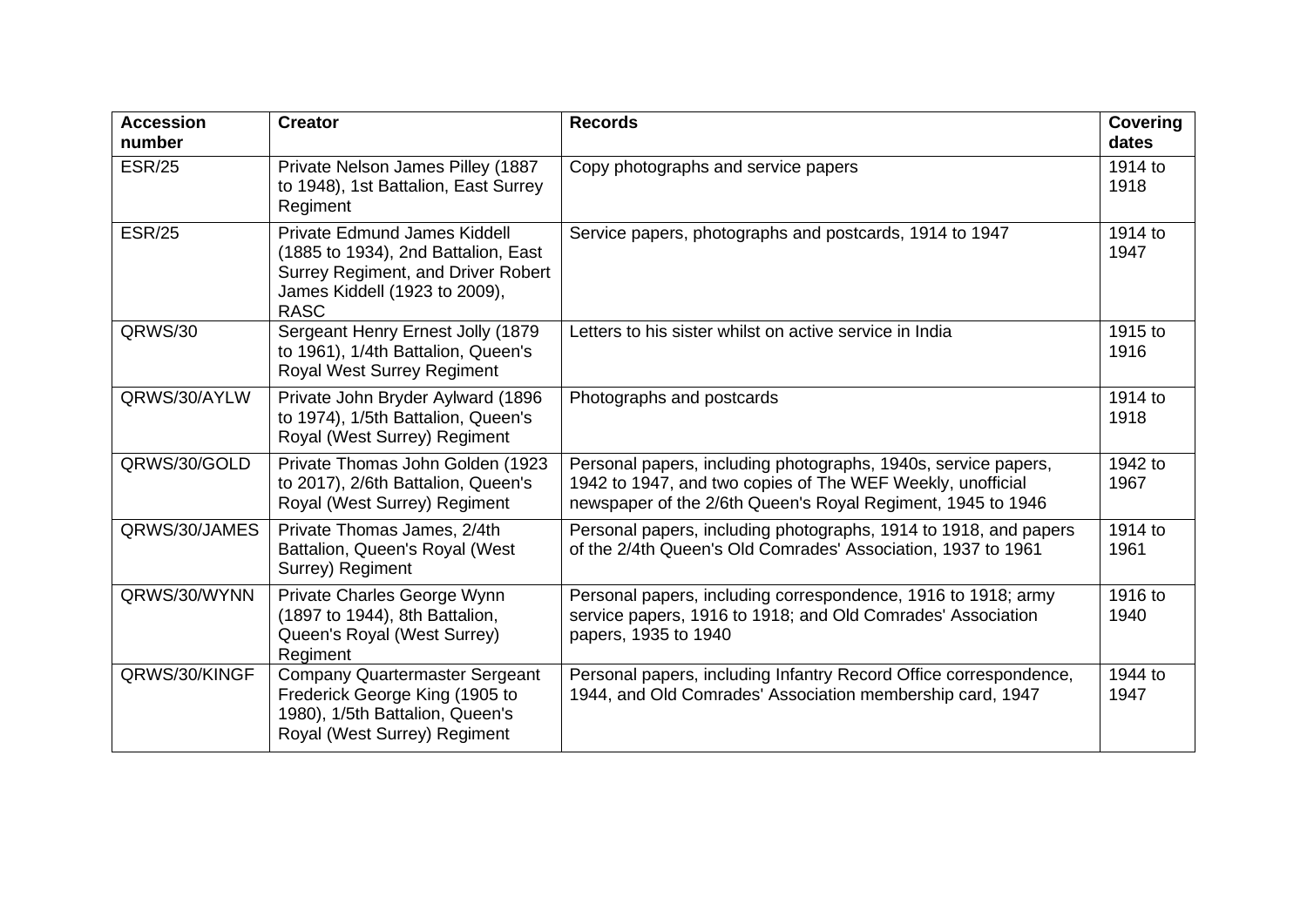| <b>Accession</b><br>number | <b>Creator</b>                                                                                                            | <b>Records</b>                                                                                                                                                                                                                                                     | <b>Covering</b><br>dates  |
|----------------------------|---------------------------------------------------------------------------------------------------------------------------|--------------------------------------------------------------------------------------------------------------------------------------------------------------------------------------------------------------------------------------------------------------------|---------------------------|
| QRWS/3/12/5/44             | 2nd Battalion, Queen's Royal (West<br>Surrey) Regiment                                                                    | Photograph of soldiers on jeep. Captioned on reverse, 'On patrol in<br>West Berlin. Front entrance to Displace (sic) Persons Camp. Myself<br>& Pte Frazier? 1948.'                                                                                                 | 1948                      |
| <b>SGW/21</b>              | Private William Hill (no.G15035),<br>Queen's Royal West Surrey<br>Regiment                                                | Digital copies of diary when prisoner of war in Germany, photograph,<br>and other papers                                                                                                                                                                           | 1918 to<br>1919           |
| <b>SGW/22</b>              | Lang Propeller Ltd, propeller<br>manufacturers of Riverside Works,<br>Weybridge, and Addlestone                           | Copies of photographs from an album containing 50 images<br>depicting the factories, staff and manufacturing processes                                                                                                                                             | nd<br>[c.1913 to<br>1918] |
| <b>SGW/23</b>              | George Heriot Pitt (1898 to 1979),<br>Royal Garrison Artillery, and later<br>medical doctor of Walton on<br><b>Thames</b> | Memoir of service in World War I, letters and photographs, and<br>papers relating to his later life, and to his father Dr George Newton<br>Pitt. With transcripts of the memoir and letters and annotated<br>research article 'A theatre of war', by Paula Gerrard | c.1890s<br>to 1930s       |
| Z/560                      | H Loeser                                                                                                                  | Since Then  Letters from former Stoatley Roughians'                                                                                                                                                                                                                | 1971                      |
| Z/677                      | Julia Browne of Leatherhead,<br>member of Leatherhead U3A Group                                                           | Copy transcript of memorial inscriptions at St Mary and St Nicholas<br>church, Leatherhead, with additional notes and collected<br>reminiscences of Poplar Road School, Leatherhead                                                                                | $(1952)$ to<br>2014       |
| Z/734                      | Central Electricity Authority, Horsley<br>Towers, East Horsley                                                            | Photograph of staff                                                                                                                                                                                                                                                | 1953                      |
| Z/735                      | Monument Hill Central School,<br>Woking                                                                                   | Photograph of dance team                                                                                                                                                                                                                                           | 1935                      |
| Z/736                      | Dame Elizabeth Anson (nee<br>Clarke)                                                                                      | Extracts from diary relating to VE Day                                                                                                                                                                                                                             | 1945                      |
| Z/737                      | Jan Spencer                                                                                                               | Transcripts in PDF and Excel digital files of admission register of<br><b>Capel Hospital</b>                                                                                                                                                                       | 1866 to<br>1937           |
| Z/738                      | John McCarthy, former SCC<br>Highways employee                                                                            | Photographs of SCC staff                                                                                                                                                                                                                                           | 1949 to<br>1990s          |
| Z/739                      | C' Company, 1st Surrey Battalion<br>Home Guard (Camberley)                                                                | Photographs                                                                                                                                                                                                                                                        | 1940                      |